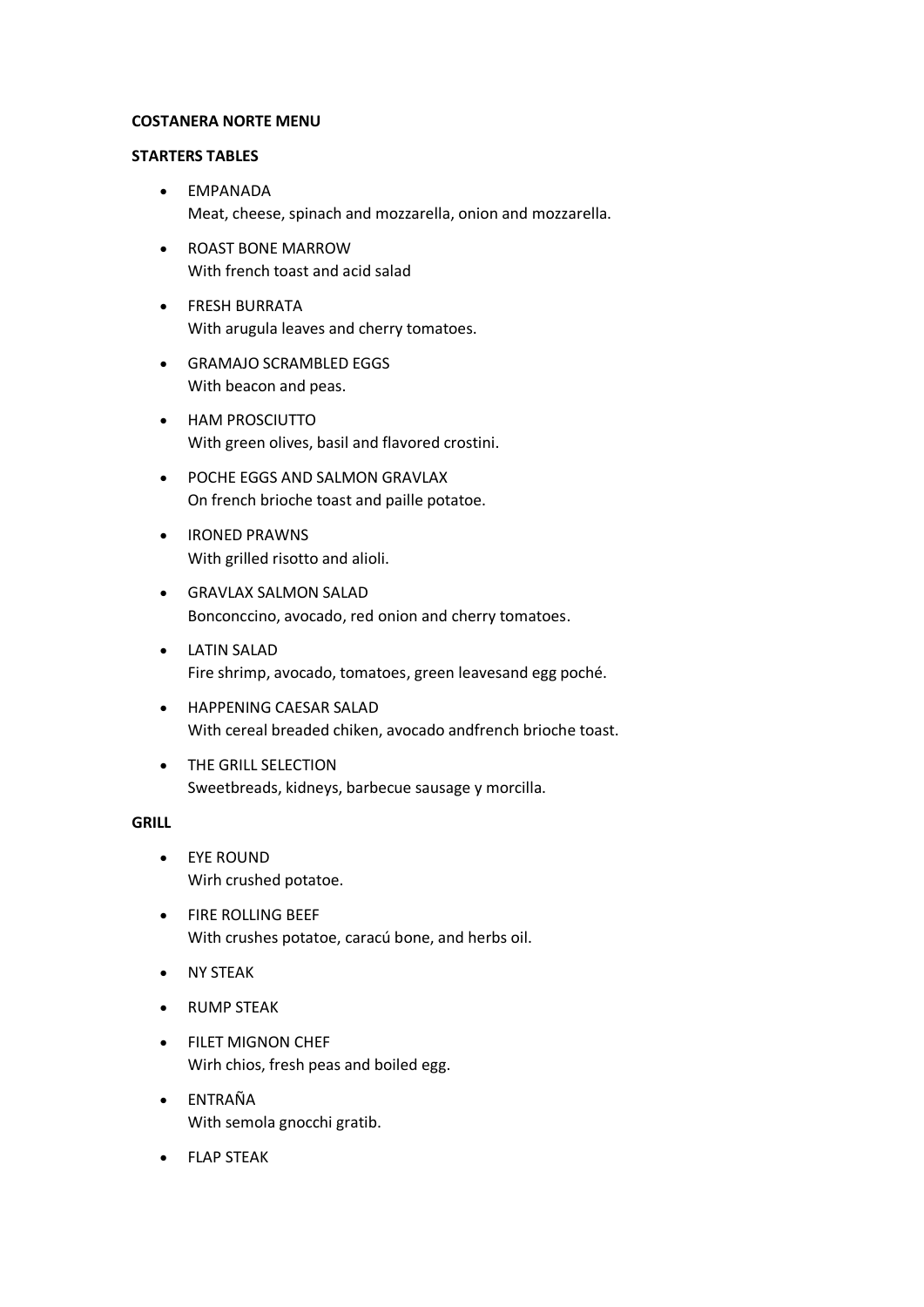- RUMP TAIL (5 Ribs)
- TENDERIZER PORK MATAMBRITO
- **MARINATED CHICKEN** Plus potatoes, sweet potatoes and onions.
- OUR BURGUER With cheddar, bacon, lettuce, tomato and french fries.

# **SIDES**

- **•** FRENCH FRIES Paillé, spanish, grid.
- **SWEET POTATOES FRIES**
- MASHED Potato, sweet potato, pumpkin or apple.
- **•** CRUSHED POTATOE
- CREAMED SPINACHES
- **GRILLES VEGETABLES**
- GRILLED BELL PEPPERS

# **THE KITCHEN**

- GRATIN GUITAR STRINGS With bacon, cream and parmesan.
- **SOUFFLE PUMPKIN GNOCCHIS** In cheese fondata.
- **CHICKEN AND PROVOLONE RAVIOLI** With roasted tomatoe sauce, cherrys and fresh spinach.
- FUCHILES CASEROS GRATINADOS With bolognese sauce and cream.
- CHATCH OF THE DAY With spinach sauteed, red onion and roasted pumpkin and zucchinis.
- **IRONED PINK SALMON** With grilled risotto and shrimp sauce with lima.
- PAOLA GRILLED CHICKEN BREASTS Served with lemon cream and crispy potatoes.
- **FRIED BREADED ROUND ROLL** With endives, avocado, cherry tomato and green leaves with lemon dressing.

# **DESSERTS**

HAPPENING TIRAMISÚ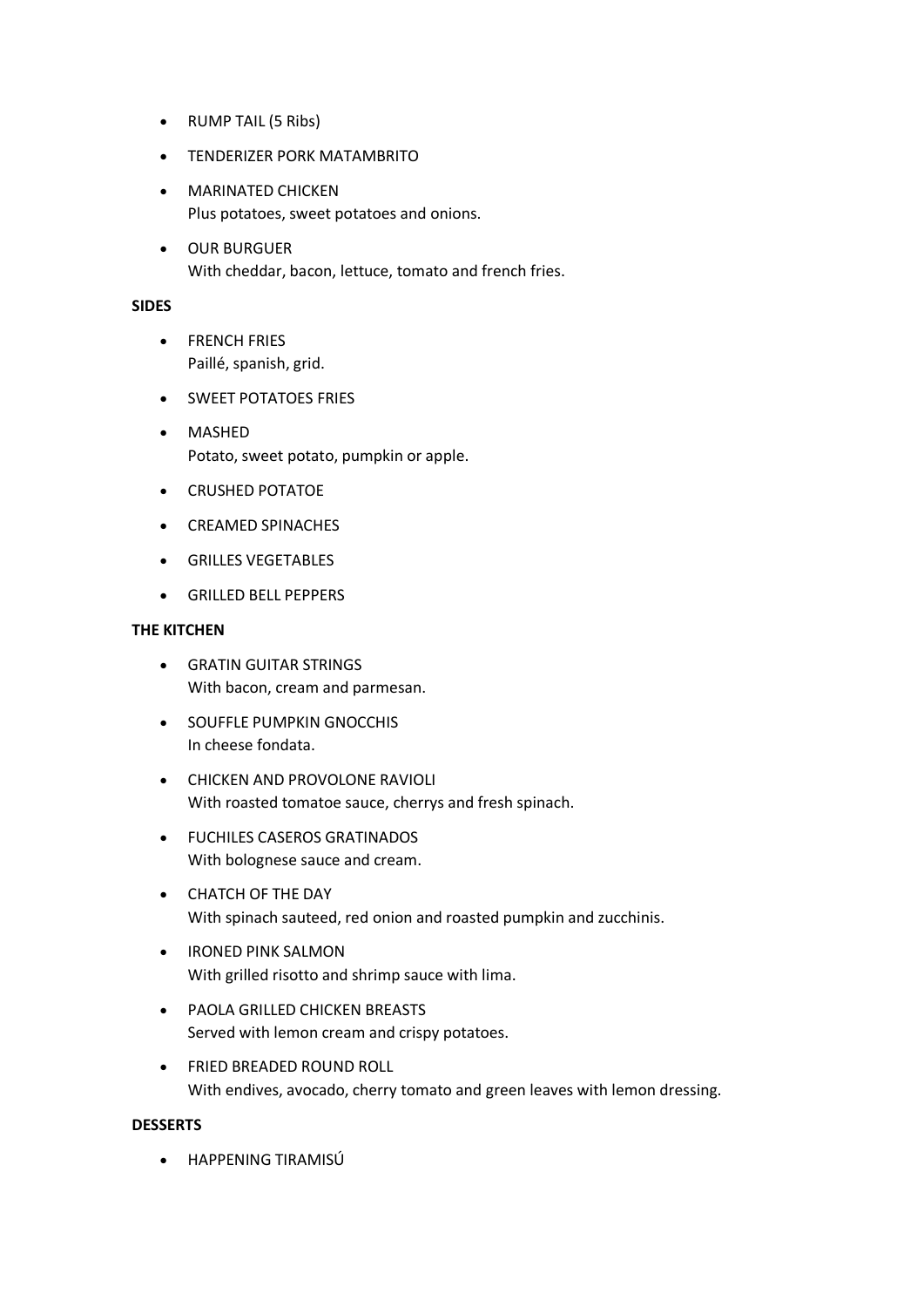- HAPPENING ́S CHOCOTORTA
- CAPRICHOSO With Cream Quenelle, Chocolate Sauce and Dulce de Leche Sauce
- CHOCOLATE OR DULCE DE LECHE MOLTEN CAKE With ice cream
- **RED BERRYS MERENGATA** With Ice Cream and toasted Almonds.
- HOMEMADE MOUSSE Chocolate.
- **•** HOMEMADE FLAN With Cream or Dulce de Leche.
- DULCE DE LECHE OR APPLE PANCAKE
- QUESOS Y DULCES Sweet Potato or Quince
- **•** FRUIT SALAD
- **•** ICE CREAM
- **•** COFFEE ILLY

#### **DRINKS**

- GREEN TABOO Champagne, Vodka, Cucumber, Syrup
- NEOYORQUINO Bourbon, Lemon, Grenadine, Orange
- CAIPI HESPERIDINA Hesperidin, Cynar, Oranges, Sugar, Clove
- NUMERO23 Malbec, Pear, Sugar, Licor de Casis
- BUENBEC Vodka, Malbec Rosé, Plum Jam with Pink Pepper
- · PELUSA Vodka Peach, Blueberries Juice, Damascus Jam
- **•** AMERICANO Vermouth Rosso, Bitter, Sparkling Water, Orange
- REGAL STYLE Chivas, Lime Juice, Syrup, Cassis
- CINNAMON & BERRIES Chivas, Cinnamon Syrup & Raspberries, Lime Juice